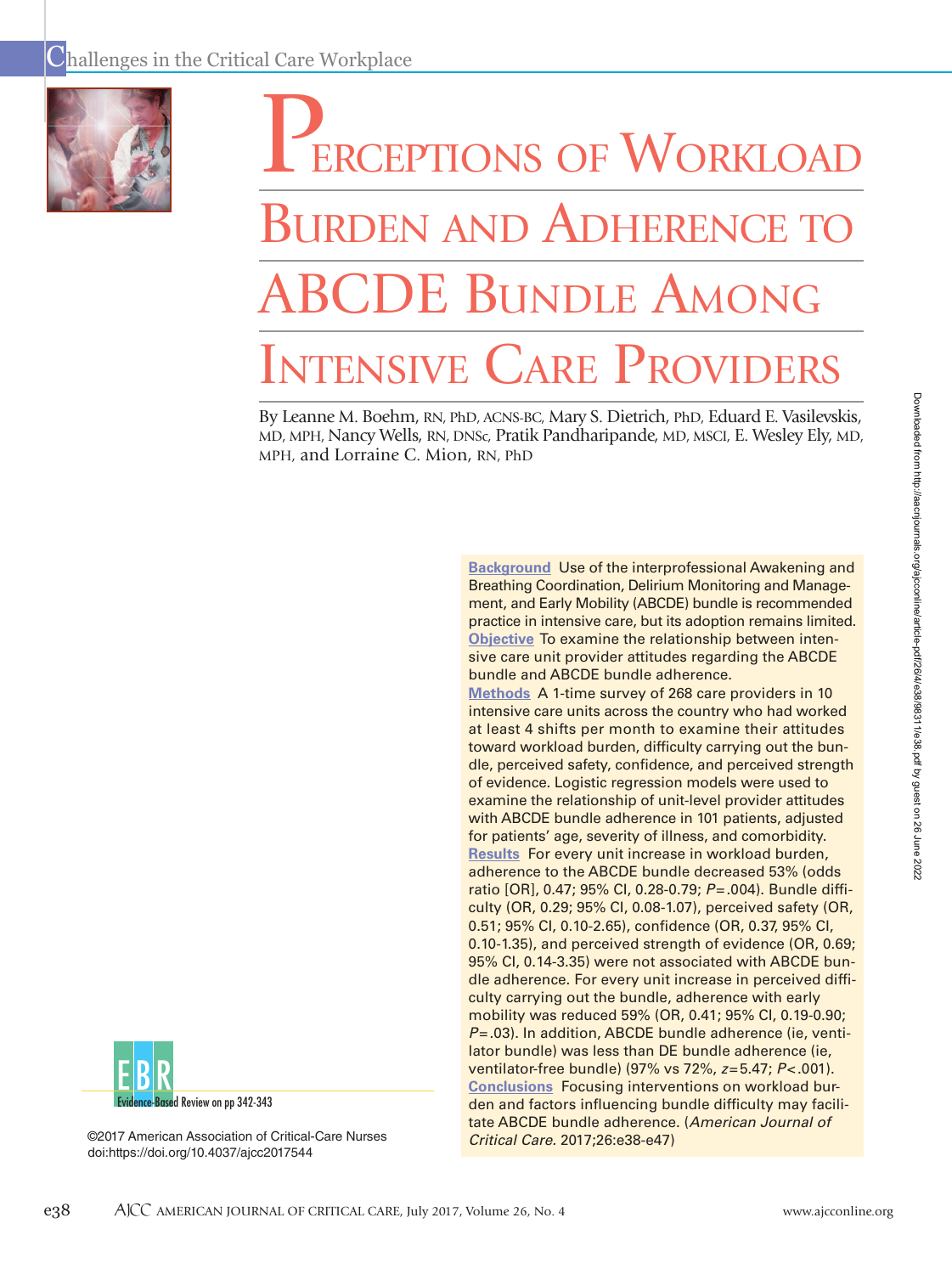Intensive care unit (ICU) delirium and ICU-acquired weakness are common and serious public health problems. Duration of ICU delirium has been associated with reduced probability of survival after hospital discharge and lon ntensive care unit (ICU) delirium and ICU-acquired weakness are common and serious public health problems. Duration of ICU delirium has been associated with reduced probability of survival after hospital discharge and long-term cognitive impairment.<sup>1-3</sup> Likewise, ICU-acquired weakness is independently associated with postdischarge mortality and reduced physical functioning up to 5 years following critical illness.<sup>4,5</sup> Attention on daily life. Interprofessional approaches are a solution for taking the complexity of critical care therapies and bundling them into organized, practical, and traceable procedures.<sup>6</sup>

Implementation of the interprofessional, evidencebased ABCDE bundle (Awakening and Breathing Coordination, Delirium assessment/management, and Early mobility) has resulted in reduced ventilator, delirium, and hospital days; increased ICU mobilization; and marked financial benefits.<sup>7-9</sup> Implementation of the ABCDE bundle is not only endorsed by critical care societies (eg, Society of Critical Care Medicine, American Association of Critical-Care Nurses), but also by national quality improvement agencies (eg, Institute for Healthcare Improvement, Agency for Healthcare Research and Quality, and the Centers for Disease Control and Prevention) as a means to enhance the quality and safety of critical care. Despite endorsements and evidence for effectiveness of the ABCDE bundle, its uptake is limited.10-17 In a recent survey, 212 interprofessional Michigan ICU health care professionals reported that only 12% of

#### **About the Authors**

**Leanne M. Boehm** is a postdoctoral fellow, Vanderbilt University School of Nursing, a quality scholar, VA Tennessee Valley Healthcare System, Geriatric Research, Education and Clinical Center (GRECC), and a research nurse, Department of Medicine, Center for Health Services Research, Vanderbilt University, Nashville, Tennessee. **Mary S. Dietrich** is a professor of biostatistics, School of Nursing and School of Medicine, Vanderbilt University. **Eduard E. Vasilevskis** is a staff physician, VA Tennessee Valley Healthcare System, GRECC and an assistant professor of medicine, Center for Health Services Research, Vanderbilt University. **Nancy Wells** is a research professor, Vanderbilt University School of Nursing and Vanderbilt University Medical Center, Nashville, Tennessee. **Pratik Pandharipande** is a professor of anesthesiology and surgery, Vanderbilt University School of Medicine and a staff physician, Department of Veterans Affairs Medical Center, Tennessee Valley Healthcare System. **E. Wesley Ely** is associate director, VA Tennessee Valley Healthcare System, GRECC, and a professor, Department of Medicine and Center for Health Services Research, Vanderbilt University. **Lorraine C. Mion** is a research professor and interim director of the Center of Excellence in Critical and Complex Care, The Ohio State University School of Nursing, Columbus, Ohio.

**Corresponding author:** Leanne M. Boehm, RN, PhD, ACNS-BC, 600C Godchaux Hall, 461 21st Ave South, Nashville, TN 37240 (e-mail: leanne.boehm@vanderbilt.edu).

them have implemented the ABCDE bundle despite a statewide quality improvement initiative.<sup>18</sup>

Factors affecting interprofessional ICU protocol implementation and adherence are poorly understood. Review of the literature suggests that provider attitudes (ie, prevailing tendencies and way of thinking) influence protocol implementation and adherence.<sup>19-21</sup> For example, a study<sup>22</sup> to evaluate factors influencing nurses administration of sedatives in patients receiving mechanical ventilation showed that nurses' attitudes toward the efficacy of sedation were associated with reports of sedative administration. Nurses' attitudes toward the mechanical ventilation experience were positively correlated with sedation practices  $(r<sub>s</sub> = 0.28; P < .01)$  and the intention to administer sedatives to all patients receiving mechanical ventilation  $(r<sub>s</sub> = 0.58; P < .01).^{22}$ 

The conceptual framework for interprofessional bundle implementation (Figure 1) illustrates earlier studies' findings that organizational domains (such as policy and protocol factors [ie, accessibility, clarity, complexity], unit milieu [ie, coordination among disciplines], tasks [ie, autonomy and time demands], physical environment [ie, unit layout and access to supplies]) can have a direct influence on provider attitudes. However, the association of ICU provider attitudes with adherence to the ABCDE bundle is unknown. Therefore, the objective of this study was to examine the associations of ICU provider attitudes with ABCDE bundle adherence. Specific provider attitudes include (1) workload burden, (2) bundle difficulty, (3) perceived safety, (4) confidence in carrying out the bundle, and (5) perceived strength of evidence of the ABCDE bundle. We hypothesized that provider attitudes are associated with execution of the ABCDE bundle.<sup>20,23</sup>

#### **Methods**

This multicenter, prospective, cohort study was funded by an American Association of Critical-Care Nurses–Sigma Theta Tau International critical care grant. Approval was obtained from the institutional review board at each of the participating centers.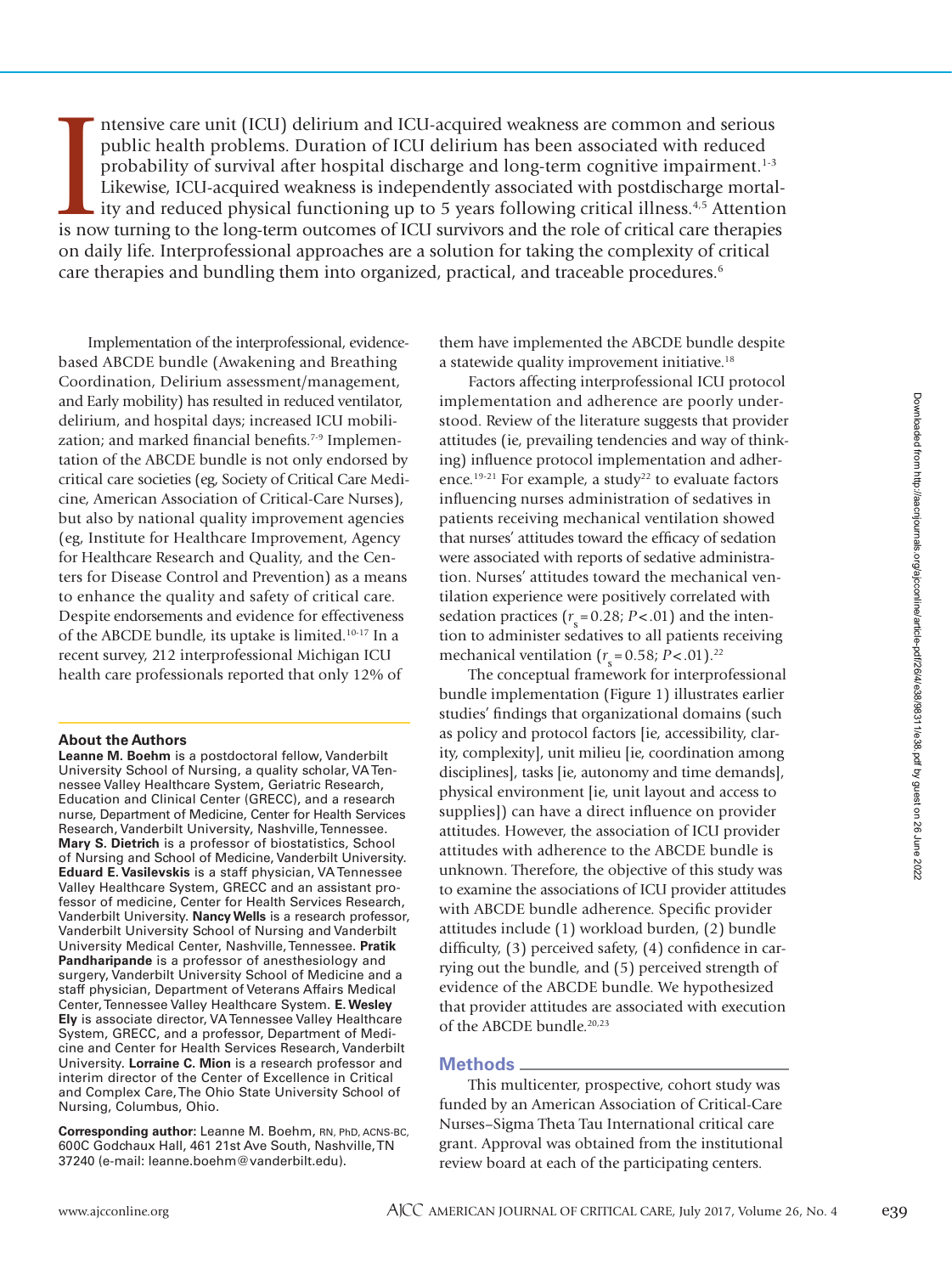

**Figure 1** Conceptual framework for interprofessional bundle implementation. Organizational domains such as policy and protocol factors, unit milieu, labor quantity, labor quality, tasks, and physical environment are proposed to influence provider attitudes and, thus, adherence to the Awakening and Breathing Coordination, Delirium monitoring and management, Early mobility (ABCDE) bundle. Associations between provider attitudes and ABCDE bundle adherence in particular were sought in this study. Provider attitudes include workload burden, bundle difficulty, perceived safety of ABCDE bundle implementation, confidence in performing the ABCDE bundle, and perceived strength of evidence for the ABCDE bundle.

Vanderbilt University was the coordinating center for the study. Recruitment was conducted within the medical and surgical ICUs in 6 participating centers: Baystate Medical Center (Springfield, Massachusetts), Vanderbilt University Hospital (Nashville, Tennessee), University Hospital San Antonio (San Antonio, Texas), University of Maryland Medical Center (Baltimore, Maryland), University of Michigan Health System (Ann Arbor, Michigan), and Harborview Medical Center (Seattle, Washington).

The ABCDE bundle definitions used in this investigation were defined at the start of this study in 2014 and have subsequently been modified as part of the ICU Liberation Initiative to include the current ABCDEF bundle (www.icudelirium.org and www.iculiberation.org).

#### **Sample**

ABCDE bundle adherence was computed for the entire period of ventilator ICU days.

**Policy and protocol** 

A total sample of 268 ICU health care professionals included registered nurses, advanced practice nurses, physical therapists, occupational therapists, respiratory therapists, pharmacists, and physicians providing care to patients (≥4 shifts/ month) nested in eligible medical and surgical ICUs practicing the

ABCDE bundle in participating hospitals. A waiver of documentation of informed consent was obtained for administration of the anonymous survey to ICU health care professionals. Patients included those with qualifying organ failure (ie, noninvasive ventilation, treatment for shock)

enrolled in an ongoing clinical trial with daily tracking of ABCDE bundle adherence.

#### **Procedures**

A 71-item, content-validated electronic ABCDE provider survey was used to collect data on the provider attitudes (content validity index, 0.96;  $P = .05$ ,  $\alpha = 0.95$ ).<sup>23</sup> The investigator conducted in-person meetings with the leaders of each unit and department at participating hospitals to describe survey distribution requirements. An electronic survey link was forwarded to the targeted ICU health care professionals by unit and departmental leaders. Survey participation was facilitated through the use of unit signage and recruitment postcards. Site-specific methods were employed to reach the target sample while, at the same time, reducing sampling error. Reminders were sent to ICU health care professionals at 4 and 8 weeks to maximize survey response rates.

Daily conduct of the ABCDE bundle was at the discretion of the ICU team and guided by a standardized protocol (Figure 2). The investigators had no role in performing ABCDE bundle components. Adherence was tracked via the ABCDE adherence checklist (Figure 3). The checklist was placed at the patient's bedside and completed daily (ie, 24-hour calendar day) by the nurses and other health care professionals involved in completing ABCDE bundle components. ABCDE bundle adherence checklists were distributed, collected, and recorded daily by trained study staff. All study data were managed using Research Electronic Data Capture (REDCap) tools hosted at Vanderbilt University by either the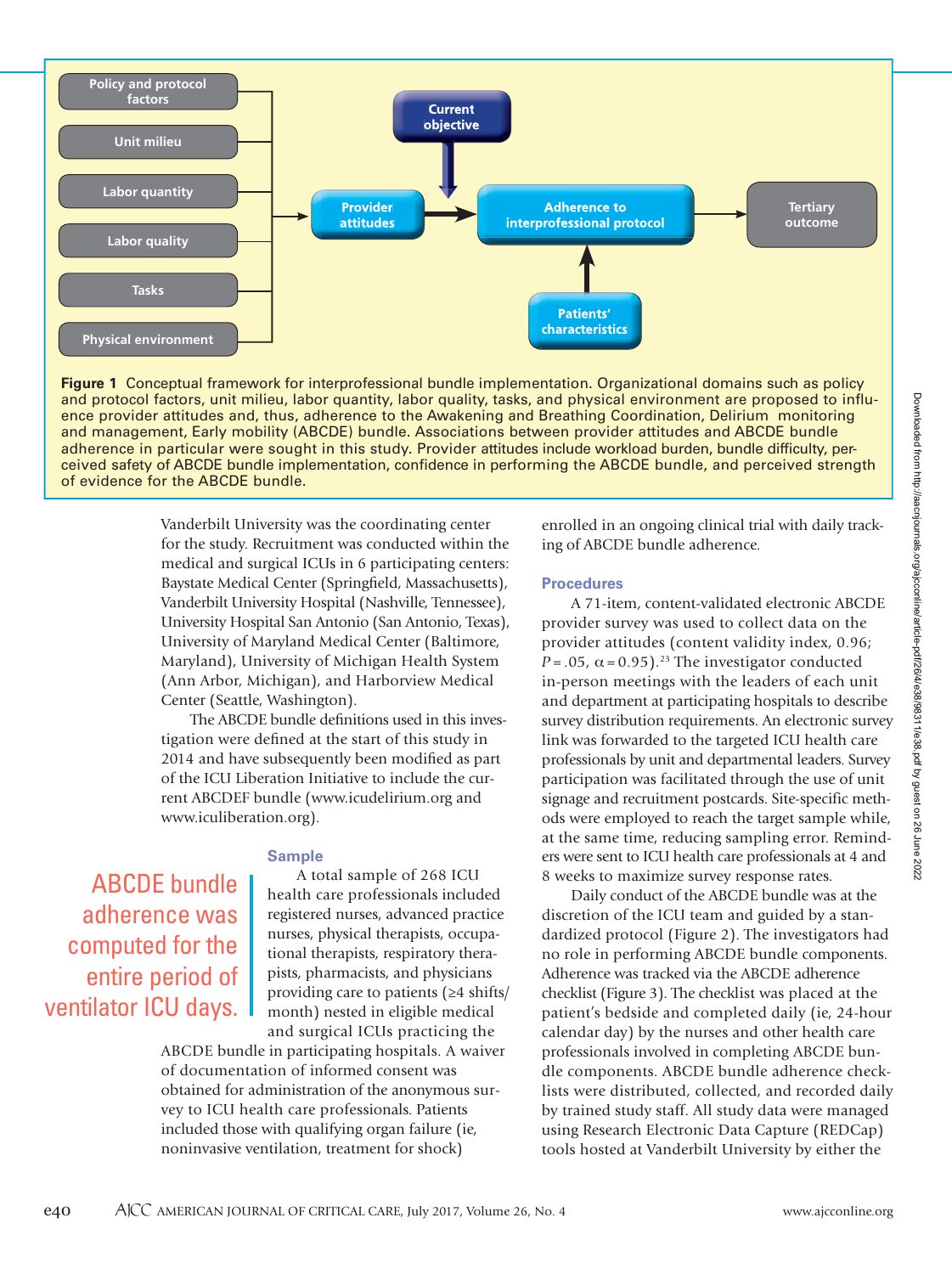study's principal investigator (L.M.B.) or trained personnel.24

#### **Variables and Measures**

Provider attitudes are defined as the internal disposition of health care professionals to adhere to the ABCDE bundle. Provider attitudes were calculated from 10-point visual analog scale responses. Higher scores represented more positive views for all but workload burden and bundle difficulty attitudes. Five analyses of 2 individual items and 3 subscales of provider attitudes were run. The 3 provider attitude subscales, perceived safety of ABCDE bundle implementation ( $α = 0.73$ ), confidence in performing the ABCDE bundle ( $\alpha$ =0.69), and perceived strength of evidence for the ABCDE bundle  $(\alpha = 0.86)$ , were used for ease of analysis. Workload burden and bundle difficulty were each analyzed as individual items because of the poor subscale reliability ( $\alpha$ =0.16). Averages for each of the provider attitude subscales (Table 1) and individual items were subsequently calculated and aggregated by unit.

ABCDE bundle adherence was defined as all 5 components (ABCDE bundle) requiring completion during ventilator ICU days and the delirium assessment/management and early mobility components (DE bundle) requiring completion during ventilatorfree ICU days, as awakening and breathing trial coordination are not relevant for patients who are not undergoing mechanical ventilation. ABCDE bundle adherence was computed for the entire period of ventilator ICU days as [(days of ABCDE bundle adherence)/(total ventilator ICU days)]. DE bundle adherence was computed for the entire period of ventilator-free ICU days as [(days of DE adherence)/ (total ventilator-free ICU days)]. Adherence to individual components on ventilator days (ABCDE bundle) and ventilator-free days (DE bundle) was computed separately using the same equation.

#### **Statistical Analysis**

Statistical analyses were conducted using IBM SPSS version 23 (IBM Corp) and STATA, version 14 (StataCorp LLC). Graphical and descriptive statistical methods were used to summarize and evaluate data distributions. Frequency distributions were used to summarize nominal data. Continuous variable distributions for provider attitudes and adherence data were skewed; therefore, median and interquartile ranges were used to summarize those data. Provider attitude data were first aggregated at the unit level. Subsequently, those unit-level provider attitude scores were linked with the patient adherence records in the respective units. Logistic



**Awakening and Breathing Coordination Eligibility for ABC = On the ventilator**

**SAT Safety Screen:** No active seizures, no active alcohol withdrawal, no active agitation, no active paralytics, no active myocardial ischemia, no evidence of ↑ intracranial pressure

#### **If passed the safety screen, perform SAT**

(stop all sedatives/analgesics used for sedation)

**If fail** → restart sedatives if necessary at ½ dose and titrate as needed **If pass** → perform SBT safety screen

**SBT Safety Screen:** No active agitation, oxygen saturation ≥88%, Fio<sub>2</sub> ≤ 50%, PEEP≤7.5 cm H<sub>2</sub>O, no active myocardial ischemia, no significant vasopressor use, displays any inspiratory efforts

#### **If passed the safety screen, perform SBT**

SBT is discontinuation of active ventilator support through a T-tube or ventilator with a rate set as 0, CPAP/PEEP≤5 cm H<sub>2</sub>O, and pressure support of  $\leq$  5 cm H<sub>2</sub>O.

**If fail** → return to ventilator support at previous settings **If pass** → team should consider extubation



E

**Delirium Nonpharmacologic Interventions Eligibility for D = RASS score** ≥**-3 (any movement or eye opening to voice)**

**Pain:** Monitor and/or manage pain using an objective scale **Orientation:** Talk about day, date, place; discuss current events; update white boards with caregiver names; use clock and calendar in room **Sensory:** Determine need for hearing aids and/or eyeglasses **Sleep:** Provide and encourage sleep-preservation techniques such as noise reduction, day-night variation, "time-out" to minimize interruptions of sleep, promoting comfort and relaxation

#### **Early Mobility Eligibility for E = All study patients**

**Exercise Safety Screen:** RASS score > -3, Fio<sub>2</sub> < 0.6, PEEP < 10 cm H<sub>2</sub>O, no increase in vasopressor dose (2 hours), no active myocardial ischemia (24 hours), no arrhythmia requiring the administration of a new antiarrhythmic agent (24 hours)

**Levels of Therapy** (if passes safety screen):

- 1. Active range-of-motion exercises in bed and sitting position in bed 2. Dangling
	-
- 3. Transfer to chair (active), includes standing without marching in place
- 4. Ambulation (marching in place, walking in room/hall)

#### **Figure 2** ABCDE protocol.

Abbreviations: ABCDE, Awakening and Breathing Coordination, Delirium monitoring and management, Early mobility; CPAP, continuous positive airway pressure;  $Fio<sub>2</sub>$ , fraction of inspired oxygen; PEEP, positive end-expiratory pressure; RASS, Richmond Agitation-Sedation Scale; SAT, spontaneous awakening trial; SBT, spontaneous breathing trial.

regression models were used to test the effects of unit level provider attitude values on ABCDE bundle adherence and select individual bundle components (ie, coordination and early mobility) while controlling for relevant patient characteristics (ie, age, Charlson Comorbidity Index, Acute Physiology and Chronic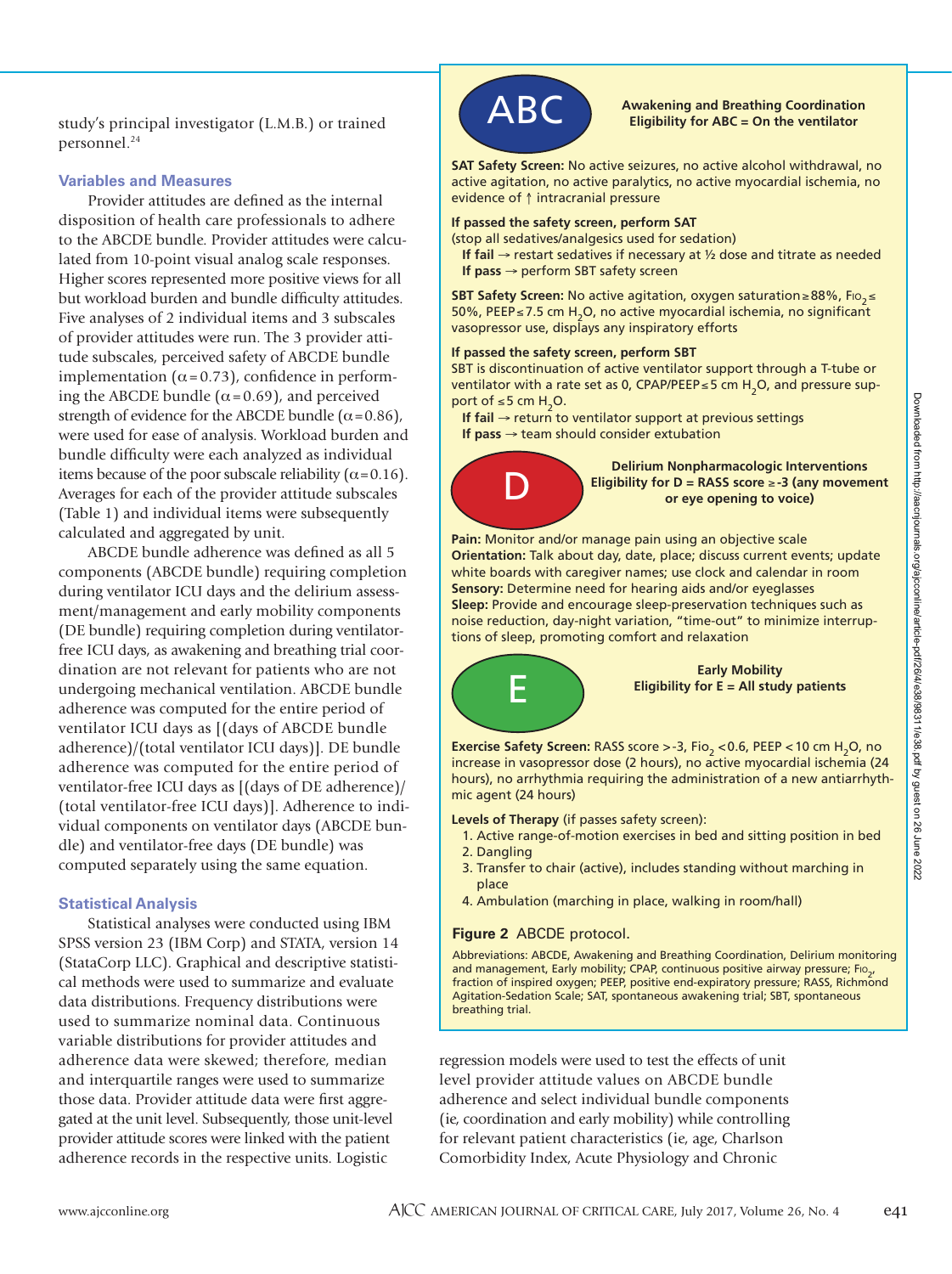| ֚֚֞<br>J                                      |
|-----------------------------------------------|
|                                               |
|                                               |
|                                               |
|                                               |
| Ś<br>l                                        |
| Í<br>ī                                        |
| ś                                             |
|                                               |
| į<br>í                                        |
|                                               |
|                                               |
| i<br>j                                        |
|                                               |
|                                               |
| z<br>j                                        |
| l                                             |
| í<br>í                                        |
| ś                                             |
|                                               |
|                                               |
| .<br>.<br>.<br>i                              |
|                                               |
|                                               |
| í<br>í<br>j                                   |
| ׇ֚֘                                           |
| l                                             |
| í                                             |
| í                                             |
| <br>í                                         |
|                                               |
| ׇ֖֚֬֕֕                                        |
| ¢<br>i                                        |
| l<br>í                                        |
|                                               |
| í                                             |
|                                               |
|                                               |
|                                               |
| ֖֖֖֖֖֖֖֖֧ׅ֖ׅ֪֪֪ׅ֖֧֚֚֚֚֚֚֚֚֚֚֚֚֚֚֚֚֚֚֚֚֬֝֓֝֓֝֬ |
| i                                             |
|                                               |
| :<br>í                                        |
|                                               |
| é<br>i                                        |
| į                                             |
| İ                                             |
| í                                             |
| Ó                                             |
|                                               |
|                                               |
| ׇ֘֝֕֡                                         |
| ١                                             |
| ┆                                             |
| ׇ֖֬֕֕                                         |
|                                               |
| í                                             |
| ī                                             |
| l<br>ś                                        |
| ś                                             |
| i<br>i                                        |
|                                               |
|                                               |
| $\ddot{\phantom{a}}$                          |
|                                               |
| 3                                             |
|                                               |
|                                               |
| IN CALL                                       |
|                                               |
| í                                             |
|                                               |
| š<br>ĺ                                        |

# **Awakening and Breathing Coordination Delirium Nonpharmacologic Interventions Early Mobility** ABC D E **Intervention Check if yes** SAT done? SBT done? SAT and SBT paired? **Intervention Check if done** Pain assessment/management Orientation Sensory (hearing aids, glasses) Sleep (nonpharmacologic interventions) Check any intervention that was done during your shift (including night shift)

| <b>Intervention</b>                                                                                   | <b>Check if done</b> |  |  |  |
|-------------------------------------------------------------------------------------------------------|----------------------|--|--|--|
| Active ROM and sitting position                                                                       |                      |  |  |  |
| Dangle                                                                                                |                      |  |  |  |
| Transfer to chair (active),<br>standing                                                               |                      |  |  |  |
| Marching in place, walking                                                                            |                      |  |  |  |
| Check any level of activity that the patient per-<br>formed during your shift (including night shift) |                      |  |  |  |

#### **Figure 3** ABCDE checklist.

 **DATE: \_\_\_\_\_\_\_\_\_\_\_\_/\_\_\_\_/\_\_\_\_\_\_\_**

Abbreviations: ABCDE, Awakening and Breathing Coordination, Delirium monitoring and management, Early mobility; ROM, range of motion; SAT, spontaneous awakening trial; SBT, spontaneous breathing trial.

> Health Evaluation [APACHE] II score, ventilator status). There were not enough cases of nonadherence to evaluate logistic regression in the remaining individual bundle components. To maintain the statistical power and variability in ABCDE adherence among assessments for the same patient, the standard errors in each model were adjusted for clustering of patients' data.25 Statistical significance was determined as a *P* value less than .05.

#### **Results**

#### **Patient Characteristics**

A total of 101 patients were enrolled in the study: 70 enrolled in medical units (median, 11; range, 3-22) and 31 enrolled in surgical units (median, 10; range, 2-13). Patients were mostly white (88%) and male (58%), with a mean age of 54.6 years (Table 2). Patients were admitted to the ICUs for several different medical and surgical reasons, with the highest percentage admitted for management of sepsis and/or septic shock (38%). APACHE II scores for the sample population (mean, 27.7; SD, 9.3) indicated a high severity of illness, yet comorbidity was minimal per the Charlson Comorbidity Index (median, 1.5; IQR, 0-2.3).<sup>26,27</sup>

## **Provider Characteristics and Attitudes**

The survey response rate was 25%. Surveys were excluded for the following reasons: wrong unit  $(n=9)$ and lack of provider attitude data for analysis  $(n=106)$ . A total of 268 surveys were included in the analysis. The majority of participants were nurses (49%, n=131) and physicians  $(24\%, n=64)$ . The remainder of the sample included nurse practitioners  $(n=6)$ , occupational therapists  $(n=7)$ , pharmacists  $(n=10)$ , physical therapists  $(n=20)$ , and respiratory therapists  $(n=30)$ .

Participants reported a high perceived strength of evidence (median, 9.4; IQR, 8.3-9.9) for the ABCDE bundle. Most participants reported feeling confident (median, 8.6; IQR, 7.0-9.5) with ABCDE bundle implementation with a moderate perceived level of safety (median, 8.75; IQR, 7.7-9.6). Workload burden associated with the bundle was neutral (median, 5.2; IQR, 2.8-7.0), and participants tended to disagree with having difficulty carrying out the bundle (median, 4.0; IQR, 2.0-5.9).

## **ABCDE (Ventilator Days) and DE (Ventilator-Free Days) Bundle Adherence**

Adherence was measured for 101 patients on a total of 752 ICU days (Figure 4). Variation in ABCDE bundle adherence (on ventilator days) was noted across units (range, 38%-85%). DE bundle adherence (on ventilator-free days) was less variable among units (range, 86%-100%). Overall bundle adherence was greater on ventilator-free (DE bundle) days than on ventilator (ABCDE bundle) days across all units (97% vs 72%, *z* = 5.47; *P* < .001). Overall ABCDE bundle adherence was lower in surgical units than in medical units, but that difference was not statistically significant (63% vs 75%, *z*=1.89; *P*=.06). When bundle components were evaluated individually (Table 3), coordination (ie, breathing trial preceded by awakening trial, 89%) and early mobility (86%) had the lowest levels of adherence for patients receiving mechanical ventilation. Reasons for ABCDE bundle components not being completed are recorded in Table 4. The most common reason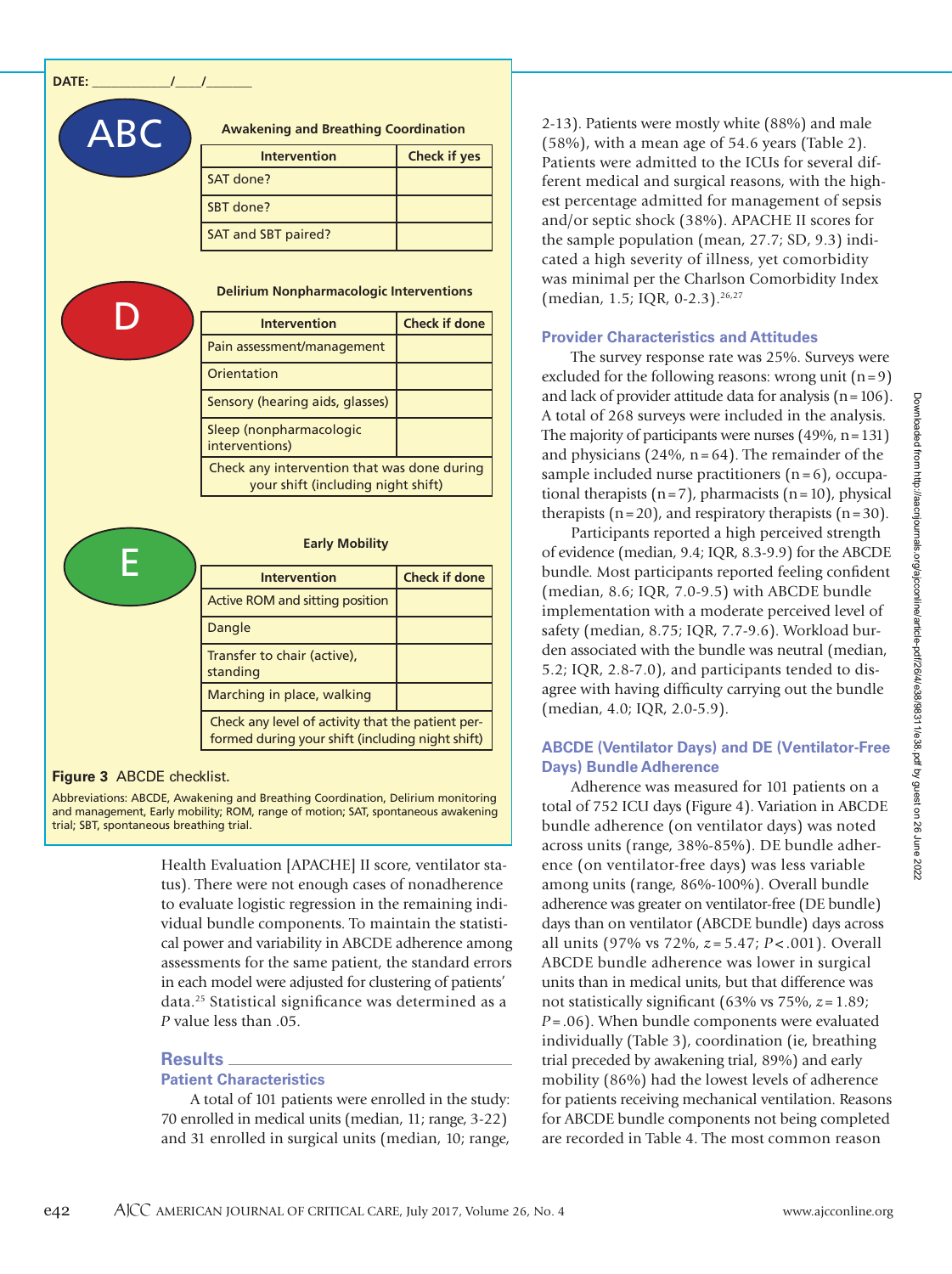for awakening trials not being completed was respiratory instability (33.3%). The most common reason for breathing trials not being completed was positive end-expiratory pressure greater than  $7.5 \text{ cm H}_2\text{O}$ (36.9%). The most common reason for early mobility not being completed was a score of -4 or -5 on the Richmond Agitation-Sedation Scale (23.8%). Reasons for not completing coordination and delirium assessment/management were not tracked.

#### **Associations of Provider Attitudes and ABCDE Bundle Adherence**

Results of the logistic regression analyses are presented in Table 5. After patients' characteristics (ie, age, Charlson comorbidity index, APACHE II score, ventilator status) were controlled for, the likelihood of adherence to the ABCDE bundle decreased 53% for every unit increase in the response to workload burden (OR, 0.47; 95% CI, 0.28-0.79; *P*=.004). Provider attitudes of bundle difficulty, perceived safety, confidence, and perceived strength of evidence were not significantly associated with ABCDE bundle adherence.

Upon evaluation of individual bundle components, for every unit increase in the response to bundle difficulty, the likelihood of early mobility adherence decreased 59% (OR, 0.41; 95% CI, 0.19- 0.90; *P*=.03). Provider attitudes of bundle difficulty, perceived safety, confidence, and perceived strength of evidence were not significantly associated with coordination adherence. Variation in awakening trial, breathing trial, and delirium assessment/management adherence was minimal; thus, odds ratios could not be calculated for these components.

#### **Discussion**

Although previous investigations associated nurses' attitudes with sedation practices, no one has linked interprofessional provider attitudes with ABCDE bundle adherence.<sup>22</sup> A multisite, multidisciplinary study of ICU health care professionals was conducted to investigate whether provider attitudes are associated with ABCDE bundle adherence. We demonstrated statistically significant relationships between provider attitudes and ABCDE bundle adherence (Table 5). After select patient characteristics were adjusted for, the odds of ABCDE bundle adherence were 53% less with perceptions of high workload burden than with low workload burden. Additionally, adherence to early mobility was 59% less likely when reported difficulty with carrying out the bundle was high. Therefore, focusing interventions on reducing workload burden and

#### **Table 1 Provider attitude subscales and individual items**

#### **Question**

| Perceived EASE of Completion of the ABCDE bundle (analyzed as individ-<br>ual items)<br>The bundle greatly increases my <b>WORKLOAD</b> (0-10 strongly [dis]agree)<br>The team has DIFFICULTY carrying out the bundle (0-10 strongly [dis]agree)                                                                                                                                                                                                                                                                                                                     |
|----------------------------------------------------------------------------------------------------------------------------------------------------------------------------------------------------------------------------------------------------------------------------------------------------------------------------------------------------------------------------------------------------------------------------------------------------------------------------------------------------------------------------------------------------------------------|
| <b>Perceived SAFETY</b> of the ABCDE bundle ( $\alpha$ =0.73)<br>Spontaneous awakening trial (hazardous 0, safe 10)<br>Spontaneous breathing trial (hazardous 0, safe 10)<br>Delirium assessment/management (hazardous 0, safe 10)<br>Early mobility (hazardous 0, safe 10)                                                                                                                                                                                                                                                                                          |
| <b>CONFIDENCE</b> in performing the ABCDE bundle ( $\alpha$ = 0.69)<br>Spontaneous awakening trial (uncertain 0, confident 10)<br>Spontaneous breathing trial (uncertain 0, confident 10)<br>Delirium assessment/management (uncertain 0, confident 10)<br>Early mobility (uncertain 0, confident 10)                                                                                                                                                                                                                                                                |
| Perceived STRENGTH OF EVIDENCE of the ABCDE bundle ( $\alpha$ = 0.86)<br>Importance of completing the ABCDE bundle (not important 0,<br><i>important 10)</i><br>The literature strongly supports SATs (0-10 strongly [dis]agree)<br>The literature strongly supports SBTs (0-10 strongly [dis]agree)<br>The literature strongly supports delirium assessment/management<br>(0-10 strongly [dis]agree)<br>The literature strongly supports early mobility (0-10 strongly [dis]agree)<br>Abbreviations: ABCDE, Awakening and Breathing Coordination, Delirium monitor- |
| ing and management, Early mobility; SAT, spontaneous awakening trial; SBT,<br>spontaneous breathing trial.                                                                                                                                                                                                                                                                                                                                                                                                                                                           |

#### **Characteristics of patients monitored for ABCDE bundle adherencea**

| <b>Characteristic</b>                        | <b>Value (N = 101)</b> |
|----------------------------------------------|------------------------|
| Age, mean (SD)                               | 54.6 (13.6)            |
| Sex, No. (%)                                 |                        |
| Female                                       | 42 (41.6)              |
| Male                                         | 59 (58.4)              |
| White race, No. (%)                          | 89 (88.1)              |
| <b>APACHE II score, mean (SD)</b>            | 27.7(9.3)              |
| Charlson Comorbidity Index, median (IQR)     | $1.5(0-2.3)$           |
| Admitting diagnosis, No. (%)                 |                        |
| Sepsis/septic shock                          | 38 (37.6)              |
| Airway protection, other pulmonary           | 26(25.7)               |
| Chronic obstructive pulmonary disease/asthma | 15 (14.8)              |
| Acute lung injury                            | 10(9.9)                |
| <b>Transplants</b>                           | 4(4.0)                 |
| Metabolic imbalance or cirrhosis             | 3(3.0)                 |
| Cardiomyopathy or arrhythmia                 | 2(2.0)                 |
| Other reason                                 | 3(3.0)                 |

Abbreviations: ABCDE, Awakening and Breathing Coordination, Delirium monitoring and management, Early mobility; APACHE II, Acute Physiology and Chronic Health Evaluation II; IQR, interquartile range.

<sup>a</sup> Patient inclusion criteria include age ≥18 years, in one of the study intensive care units (ICU) with qualifying organ failure (ie, mechanical ventilation, noninvasive ventilation, treatment for shock). This sample represents a population highly susceptible to the development of delirium and ICU-acquired weakness and require the full ABCDE bundle. Patient exclusion criteria included severe dementia, neurologic injuries, pregnancy, moribund, active seizures, and prisoners.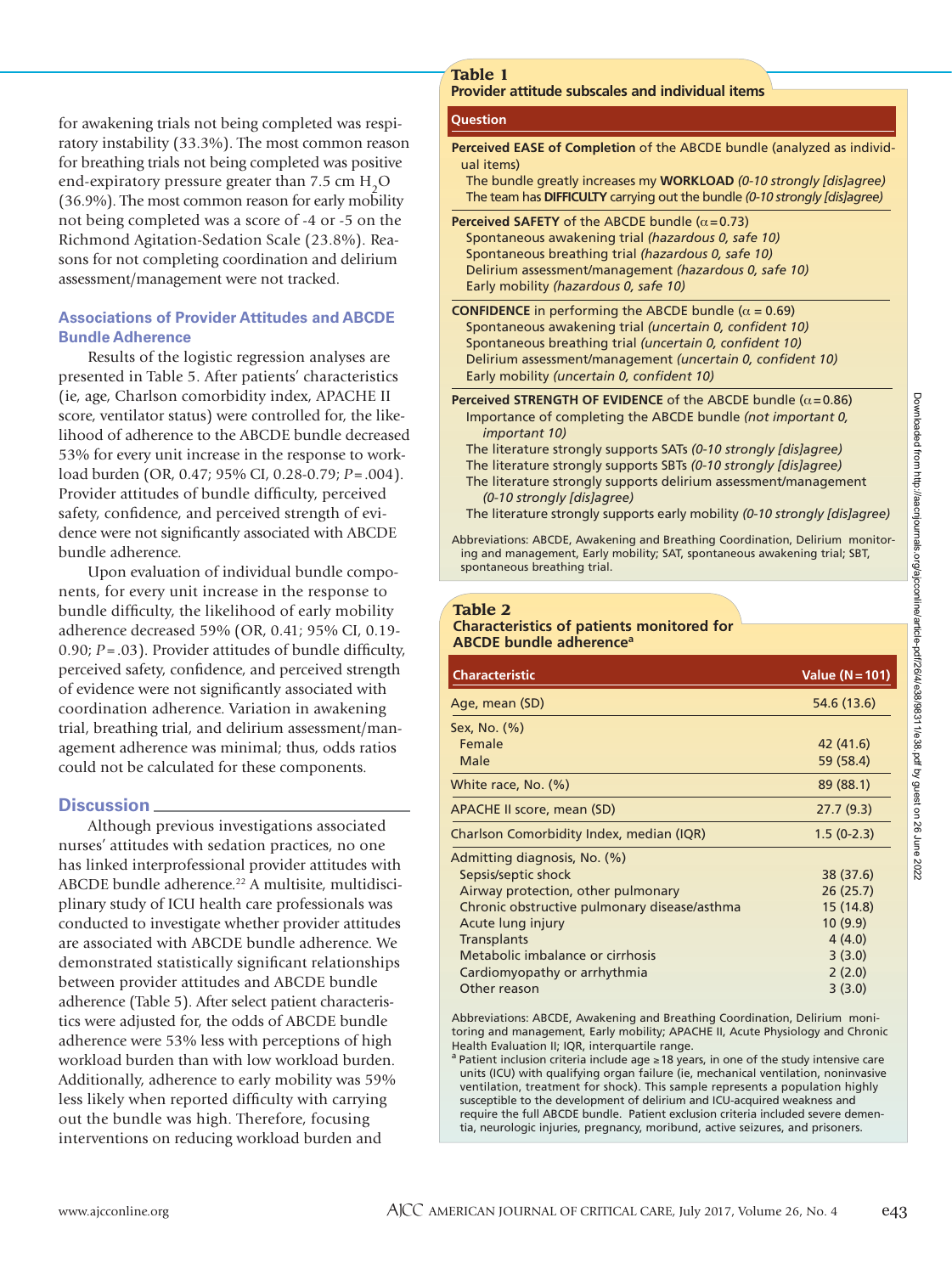

**Figure 4** Unit adherence to ABCDE (while receiving mechanical ventilation) and DE (while not receiving mechanical ventilation) bundle. A total of 101 patients were observed for adherence on 561 ventilator days and 191 ventilator-free days across 10 intensive care units (6 medical units, 4 surgical units). Overall ABCDE bundle adherence (72% represented by dashed line) was less than DE bundle adherence (97% represented by dashed line) in all units (*P*<.001) as well as when compared by medical (P<.001) and surgical units (P<.001). Overall ABCDE bundle adherence was not significantly greater in medical units than in surgical units ( $P = 06$ ). Surgical units in hospitals 5 and 6 did not participate in the study. Hospital 5 did not have DE bundle data; all measured bundle days were ventilator days.

Abbreviations: ABCDE, Awakening and Breathing Coordination, Delirium monitoring and management, Early mobility; DE, Delirium assessment/management and Early mobility.

#### **Table 3**

#### **Adherence rates for individual bundle componentsa**

|                               | Adherence to bundle component, % (No.) of days |          |          |           |                                   |          |          |
|-------------------------------|------------------------------------------------|----------|----------|-----------|-----------------------------------|----------|----------|
|                               | Mechanical ventilation ( $n = 561$ )           |          |          |           | No mechanical ventilation (n=191) |          |          |
| <b>Unit</b>                   | А                                              | R        |          | D.        | ь                                 | D        |          |
| All units                     | 97 (544)                                       | 96 (539) | 89 (500) | 100 (561) | 86 (480)                          | 99 (189) | 98 (187) |
| Medical intensive care units  | 97 (399)                                       | 96 (394) | 90(368)  | 100(410)  | 88 (362)                          | 100(117) | 97(113)  |
| Surgical intensive care units | 96 (145)                                       | 96 (145) | 87 (132) | 100(151)  | 78 (118)                          | 97(72)   | 100(74)  |

Abbreviations: A, awakening trial; B, breathing trial; C, coordination (breathing trial preceded by awakening trial); D, delirium assessment/management; E, early

<sup>a</sup> A total of 101 patients in 10 intensive care units (6 medical and 4 surgical) were observed for 561 days of mechanical ventilation and 191 days without mechanical ventilation.

> simplifying task implementation may facilitate ABCDE bundle adherence.

Overall, adherence to the ABCDE bundle was 72% on ventilator days, when all bundle components are required, and 97% on ventilator-free days, when only delirium assessment/management and early mobility components are required ( $P < .001$ ). Upon evaluation of previous work, we were unable to find reports of full ABCDE bundle adherence on ventilator days or DE bundle adherence on ventilatorfree days for comparison. Various studies report adherence to individual ABCDE bundle components as follows: 71% to 100% for awakening trials,<sup>8,19,28,29</sup> 67% to 100% for breathing trials,<sup>19,28,29</sup> 87% for coordination,<sup>29</sup> 46% to 92% for delirium

assessment/management, $8,19,21,28$  and 82% for early mobility.<sup>21,28</sup> Differing definitions of adherence across studies make comparisons difficult. For example, Balas et al<sup>19</sup> reported breathing trial adherence as patients receiving a breathing trial at least once during the ICU stay while Klompas et al<sup>29</sup> reported breathing trial adherence as the percentage of days with a breathing trial done when indicated. In spite of that, our individual component adherence results are consistent with the previous reports of ABCDE bundle implementation.

The adherence results found in this investigation support previous findings suggesting that bundle complexity influences adherence.<sup>19,20</sup> Those components of the ABCDE bundle that require the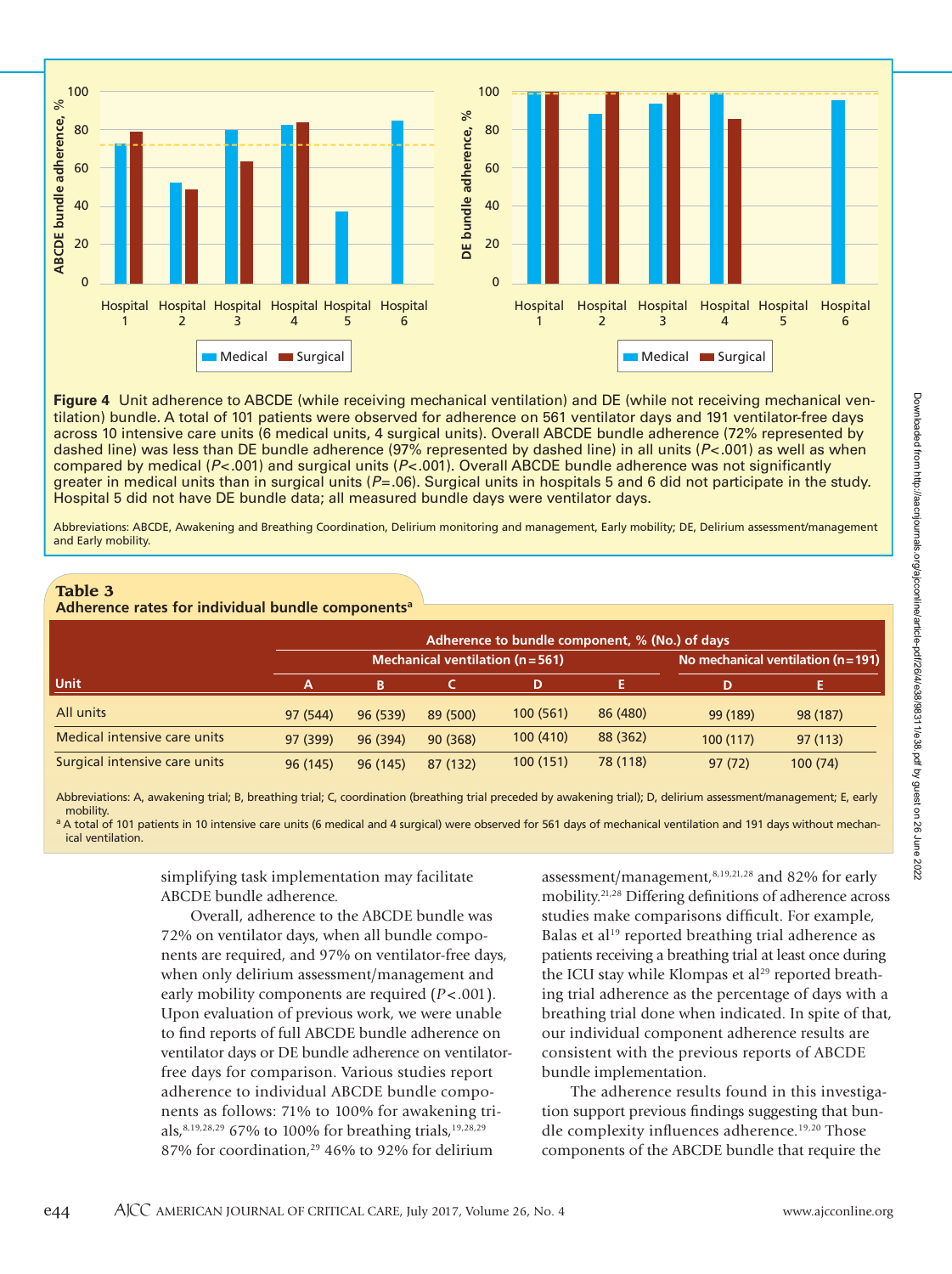most coordination across disciplines (ie, coordination of awakening and breathing trials and early mobility) have the lowest levels of adherence on ventilator days: 89% for coordination of awakening and breathing trials and 86% for early mobility. Awakening trial (97%), breathing trial (96%), and delirium (100%) bundle components, which are essentially single-discipline activities, had higher rates of adherence on ventilator days. This finding is further evidenced by increased adherence to early mobility (98%) on ventilator-free days when mobilization may not necessitate the presence of a respiratory, physical, or occupational therapist for execution.

Understanding the particular provider attitudes associated with ABCDE bundle adherence provides a basis for devising interventions to improve implementation. Guided by the conceptual framework, we suggest intervening in those organizational domains that influence perceived ease of completion (ie, workload burden and difficulty carrying out the bundle), which in turn may lead to improved adherence to the overall ABCDE bundle and those bundle components that require the most coordination across disciplines (ie, awakening and breathing trial coordination and early mobility). We had found that policy and protocol factors, unit milieu, and access to supplies and equipment are organizational domains most closely associated with difficulty carrying out the bundle.<sup>23</sup> Thus, for example, access to supplies and equipment can be improved by keeping necessary ABCDE bundle supplies (eg, ambulatory bag, ventilator extension tubing, gait belt) and equipment (eg, walker, high-back chair, oxygen tank, lift) in the patient's room and/or geographically convenient supply rooms so as to maximize nurses' efficiency of movement. Specific strategies that target both policy and protocol factors as well as unit milieu include the development of standardized protocols (eg, checklists, daily goal sheets), structured rounding processes (eg, interprofessional rounds), and interprofessional training (eg, simulation training, core competencies).30

We hypothesized that provider attitudes regarding perceived safety, confidence, and perceived strength of evidence would be associated with ABCDE bundle adherence, but the findings were not statistically significant. The internal consistency of both our perceived safety ( $\alpha$ =0.73) and confidence ( $\alpha$ =0.69) subscales may not have been reliable enough to make associations and most likely require further refinement before future attempts to evaluate relationships. Further investigation of perceived safety and confidence with refined subscales is necessary to

#### **Table 4 Documented reasons for ABCDE bundle components not being completed**

| <b>Bundle component</b>                         | <b>Reason not completed</b>                                                     | No. (%) of<br>patients |
|-------------------------------------------------|---------------------------------------------------------------------------------|------------------------|
| Awakening trial                                 | Adherent, failed screening                                                      |                        |
|                                                 | <b>Respiratory instability</b>                                                  | 65 (33.3)              |
|                                                 | Agitation                                                                       | 51(26.2)               |
|                                                 | Myocardial ischemia                                                             | 34 (17.4)              |
|                                                 | Paralytic infusion or neurologic instability 26 (13.3)<br>Nonadherent           |                        |
|                                                 | Patient off unit                                                                | 10(5.1)                |
|                                                 | Other, SAT was indicated                                                        | 9(4.6)                 |
| <b>Breathing trial</b>                          | Adherent, failed screening                                                      |                        |
|                                                 | PEEP >7.5 cm $H2O$                                                              | 168 (36.9)             |
|                                                 | $F_{1O_2} > 0.50$                                                               | 87 (19.7)              |
|                                                 | Failed SAT, no SBT                                                              | 61(13.4)               |
|                                                 | Significant vasopressor infusion                                                | 53 (11.6)              |
|                                                 | Agitation                                                                       | 28(6.2)                |
|                                                 | Respiratory or myocardial instability<br>Nonadherent                            | 21(4.6)                |
|                                                 | Patient off unit/other                                                          | 12(3.1)                |
|                                                 | Other, SBT was indicated                                                        | 17(3.7)                |
| Coordination                                    | Not recorded                                                                    |                        |
| Delirium assessment/ Not recorded<br>management |                                                                                 |                        |
| Early mobility                                  | Adherent, failed screening                                                      |                        |
|                                                 | RASS score -4 or -5                                                             | 113 (23.8)             |
|                                                 | $PEEP > 10$ cm $H2O$                                                            | 84 (17.7)              |
|                                                 | $FIO_2 > 0.60$                                                                  | 56 (11.8)              |
|                                                 | Increased vasopressors in past 2 hours                                          | 47 (9.9)               |
|                                                 | Respiratory or myocardial instability                                           | 16(3.4)                |
|                                                 | Adherent, other reason                                                          |                        |
|                                                 | Recent effect of sedative medications                                           | 40 (8.4)               |
|                                                 | Clinical team refused                                                           | 23 (4.9)               |
|                                                 | Other, mobility not indicated<br>Nonadherent                                    | 8(1.7)                 |
|                                                 | Unknown, mobility was indicated                                                 | 79 (16.7)              |
|                                                 | No staff or staff unavailable                                                   | 6(1.3)                 |
|                                                 | Patient off unit                                                                | 2 (< 1)                |
|                                                 | Abbreviations: ABCDE, Awakening and Breathing Coordination, Delirium monitoring |                        |

and management, Early mobility; F<sub>IO2</sub>, fraction of inspired oxygen; PEEP, positive end-expiratory pressure; RASS, Richmond Agitation-Sedation Scale; SAT, spontaneous awakening trial, SBT, spontaneous breathing trial.

elucidate whether a relationship with ABCDE adherence is present. Further refinement of the perceived strength of evidence subscale items may also be required to ensure that the appropriate constructs are being captured. A second potential explanation for the null findings is the study's small sample size. Researchers in studies with larger sample sizes may be more able to identify relationships between provider attitudes and ABCDE bundle adherence.

Strengths of the current study include interprofessional input for provider attitudes regarding the ABCDE bundle and a statistical analysis that allowed us to control for covariates. Still, some limitations must be addressed. First, we applied the ABCDE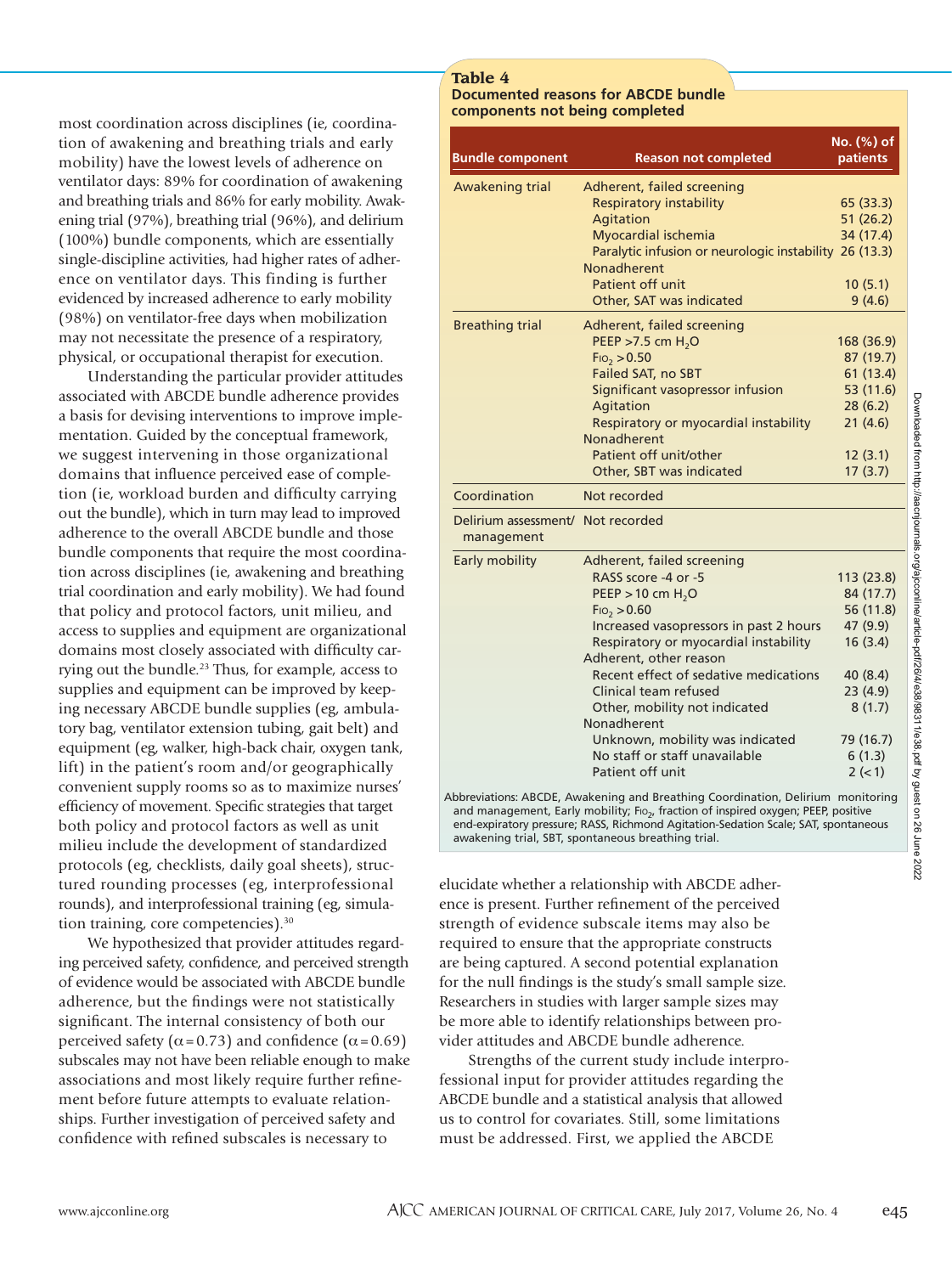#### **Table 5**

**Relationship between provider attitudes and ABCDE bundle adherence: adjusted odds ratiosa,b**

|                                                 | Results, odds ratio (95% CI) <sup>c</sup> |       |                |                     |                |                   |
|-------------------------------------------------|-------------------------------------------|-------|----------------|---------------------|----------------|-------------------|
| <b>Provider attitudes</b>                       | <b>ABCDE</b> bundle                       | $A^d$ | B <sup>d</sup> |                     | D <sup>d</sup> | Е                 |
| Perceived ease of completion                    |                                           |       |                |                     |                |                   |
| Workload burden                                 | $0.47(0.28-0.79)$                         |       |                | $0.69(0.35-1.36)$   |                | $0.65(0.37-1.14)$ |
| <b>Bundle difficulty</b>                        | $0.29(0.08-1.07)$                         |       |                | $0.39(0.15-1.02)$   |                | $0.41(0.19-0.90)$ |
| Perceived safety of ABCDE bundle implementation | $0.51(0.10-2.65)$                         |       |                | $0.84(0.13 - 5.58)$ |                | $2.63(0.75-9.23)$ |
| Confidence performing ABCDE bundle              | $0.37(0.10-1.35)$                         |       |                | $0.31(0.08-1.18)$   |                | $1.25(0.41-3.81)$ |
| Perceived strength of evidence for ABCDE bundle | $0.69(0.14-3.35)$                         |       |                | $1.08(0.23 - 5.10)$ |                | 3.46 (0.81-14.87) |

Abbreviations: A, awakening trial; ABCDE, Awakening and Breathing Coordination, Delirium monitoring and management, Early mobility; B, breathing trial; C, coordination (breathing trial preceded by awakening trial); D, delirium assessment/management; E, early mobility.

a Select patient covariates included in all regression analyses included age, Acute Physiology and Chronic Health Evaluation (APACHE) II score, and Charlson Comorbidity Index. Ventilator status was also included as a covariate in the logistic regression for ABCDE bundle and early mobility adherence.

b This table reflects the attitudes of 268 unique providers who cared for 101 patient clusters with 727 total opportunities for ABCDE bundle and individual component adherence at the unit level.<br>  $\epsilon$  Bolded results are statistically significant (P<.05).

<sup>d</sup> Variation (ie, nonadherence) was not enough in awakening trial, breathing trial, and delirium assessment/management adherence; therefore, odds ratios could not be calculated.

> bundle framework as originally described by Vasilevskis et al.<sup>31</sup> At this time, the bundle was described as an evolving framework open to new strategies being included. Since its original publication, the bundle has now developed into the ABCDEF bundle to include family engagement and recommendations from recent guidelines.6,32 Next, ABCDE adherence

Focusing interventions on reducing workload burden and simplifying task implementation may facilitate ABCDE bundle adherence. data were not collected on every patient in the ICU. Bedside providers were encouraged to perform ABCDE bundle components daily; thus, adherence data for this study most likely result in an overestimate of the actual unit adherence. Finally, nonresponse bias may be a concern because of the low survey response rate. The assistance of ICU leaders was solicited for guidance on the best methods to achieve survey response goals,

but it is possible that only ICU health care providers with strong opinions for or against the ABCDE bundle participated in the survey.

#### **Conclusions**

The ABCDE bundle is recommended practice in critical care, but evidence suggests that utilization is low and implementation varies. In this study, adherence to the ABCDE bundle was influenced by workload burden of the bundle. Secondary analysis demonstrated adherence to early mobility was influenced by perceived difficulty with carrying out the bundle. Focusing on interventions to address workload burden and difficulty with carrying out

the bundle may optimize implementation. Consider use of checklists, daily goal sheets, and interprofessional training in addition to evaluating geographic convenience of ABCDE bundle supplies and equipment as interventions to optimize implementation. Future research requires refinement of provider attitude subscales, which will allow us to further investigate relationships with ABCDE bundle adherence using larger sample sizes for ICU providers, patients, and units. A prospective study is indicated to determine if interventions to influence provider attitudes regarding workload and simplicity of task implementation result in improved ABCDE bundle adherence.

#### ACKNOWLEDGMENT

Thank you to the MIND-USA and MENDS2 study investigators and coordinators as well as the nurses, pharmacists, physicians, physical therapists, respiratory therapists, and occupational therapists who participated. All were integral to the success of this investigation!

#### FINANCIAL DISCLOSURES

This research project was supported by the AACN-Sigma Theta Tau Critical Care grant (20170) and the Vanderbilt Institute for Clinical and Translational Research (UL1 TR000445 from the National Center for Advancing Translational Sciences/National Institutes of Health [NIH]). Dr Vasilevskis is supported by the NIH (K23AG040157). Drs Ely and Pandharipande are supported by the NIH (AG027472, HL111111, AG035117, AG034257) and the Veterans Affairs Clinical Science Research and Development Service. Dr Ely is supported by the Geriatric Research, Education and Clinical Center.

#### **eLetters**

Now that you've read the article, create or contribute to an online discussion on this topic. Visit **www.ajcconline.org** and click "Submit a response" in either the full-text or PDF view of the article.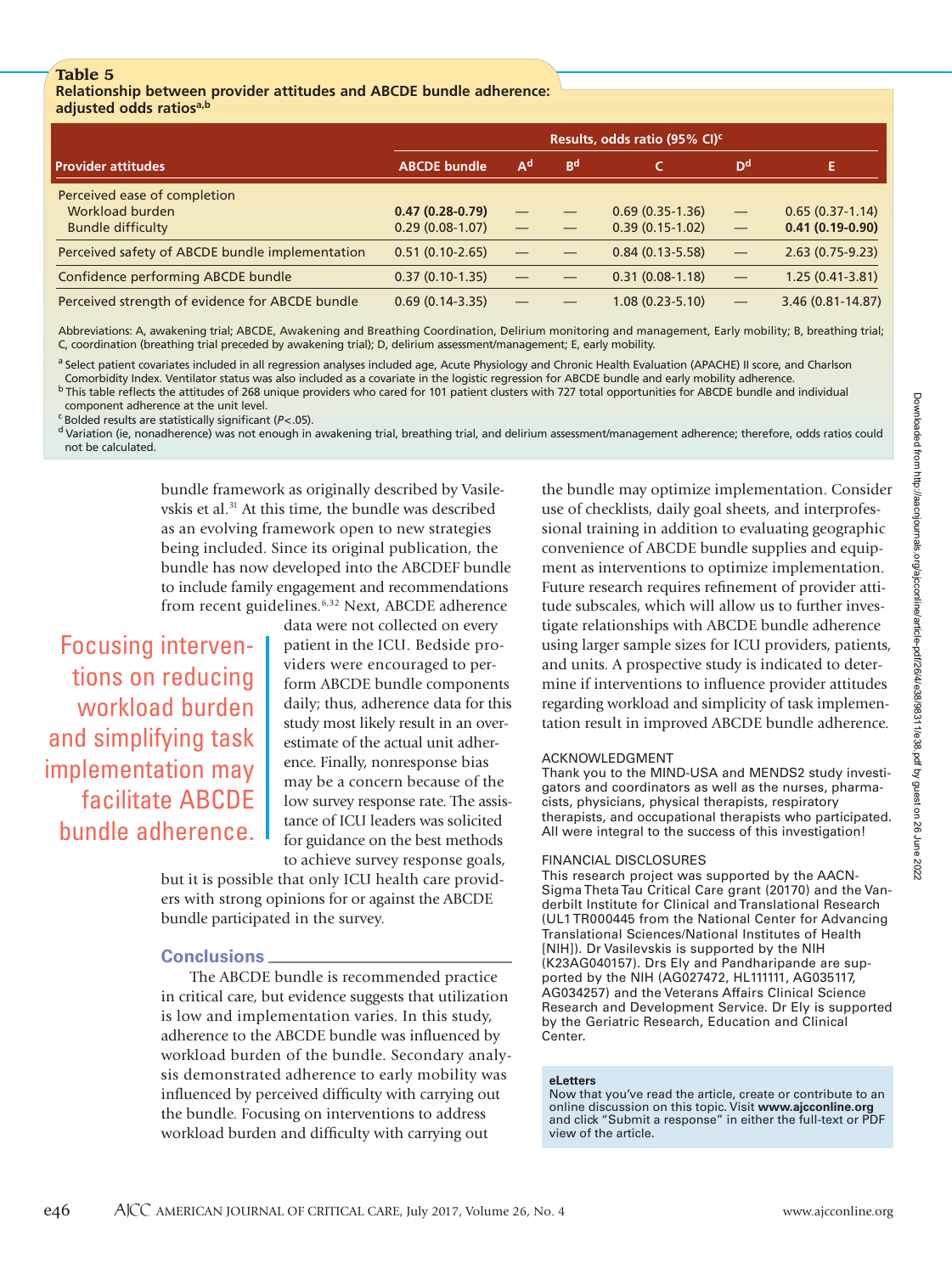#### **REFERENCES**

- 1. Ely EW, Shintani A, Truman B, et al. Delirium as a predictor of mortality in mechanically ventilated patients in the intensive care unit. *JAMA.* 2004;291(14):1753-1762.
- 2. Pisani MA, Kong SY, Kasl SV, Murphy TE, Araujo KL, Van Ness PH. Days of delirium are associated with 1-year mortality in an older intensive care unit population. *Am J Respir Crit Care Med.* 2009;180(11):1092-1097.
- 3. Pandharipande PP, Girard TD, Jackson JC, et al; BRAIN-ICU Study Investigators. Long-term cognitive impairment after critical illness. *N Engl J Med.* 2013;369(14):1306-1316.
- 4. Wieske L, Dettling-Ihnenfeldt DS, Verhamme C, et al. Impact of ICU-acquired weakness on post-ICU physical functioning: a follow-up study. *Crit Care.* 2015;19:196.
- 5. Herridge MS, Tansey CM, Matté A, et al; Canadian Critical Care Trials Group. Functional disability 5 years after acute respiratory distress syndrome. *N Engl J Med.* 2011;364(14):1293-1304.
- 6. Barr J, Fraser GL, Puntillo K, et al; American College of Critical Care Medicine. Clinical practice guidelines for the management of pain, agitation, and delirium in adult patients in the intensive care unit. *Crit Care Med.* 2013;41(1):263-306.
- 7. Balas MC, Vasilevskis EE, Olsen KM, et al. Effectiveness and safety of the awakening and breathing coordination, delirium monitoring/management, and early exercise/mobility bundle. *Crit Care Med.* 2014;42(5):1024-1036.
- 8. Kram SL, DiBartolo MC, Hinderer K, Jones RA. Implementation of the ABCDE bundle to improve patient outcomes in the intensive care unit in a rural community hospital. *Dimens Crit Care Nurs.* 2015;34(5):250-258.
- 9. Needham DM, Korupolu R, Zanni JM, et al. Early physical medicine and rehabilitation for patients with acute respiratory failure: a quality improvement project. *Arch Phys Med Rehabil.* 2010;91(4):536-542.
- 10. Patel RP, Gambrell M, Speroff T, et al. Delirium and sedation in the intensive care unit: survey of behaviors and attitudes of 1384 healthcare professionals. *Crit Care Med.* 2009;37(3): 825-832.
- Devlin JW, Nava S, Fong JJ, Bahhady I, Hill NS. Survey of sedation practices during noninvasive positive-pressure ventilation to treat acute respiratory failure. *Crit Care Med.* 2007;35(10):2298-2302.
- 12. Hodgin KE, Nordon-Craft A, McFann KK, Mealer ML, Moss M. Physical therapy utilization in intensive care units: results from a national survey. *Crit Care Med.* 2009;37(2): 561-568.
- 13. Society of Critical Care Medicine. ICU liberation. http:// www.iculiberation.org/Pages/default.aspx. Accessed February 10, 2016.
- 14. American Association of Critical-Care Nurses. Implementing the ABCDE bundle at the bedside. https://www.aacn.org /clinical-resources/clinical-toolkits/implementing-the-abcdebundle-at-the-bedside. Accessed April 10, 2017.
- 15. Institute for Healthcare Improvement. Sedation, delirium, and mobility in ICU patients. http://www.ihi.org/topics /SedationDeliriumMobility/Pages/default.aspx. Accessed April 12, 2017.
- 16. Agency for Healthcare Research and Quality. Implementing the ABCDE bundle at the bedside. https://innovations.ahrq .gov/qualitytools/implementing-abcde-bundle-bedside. Accessed April 12, 2017.
- 17. Centers for Disease Control and Prevention. Wake Up & Breathe Collaborative. https://www.cdc.gov/hai/epicenters /wake-up-and-breath.html Updated October 5, 2015. Accessed April 12, 2017.
- 18. Miller MA, Govindan S, Watson SR, Hyzy RC, Iwashyna TJ. ABCDE, but in that order? A cross-sectional survey of

Michigan intensive care unit sedation, delirium, and early mobility practices. *Ann Am Thorac Soc.* 2015;12(7):1066-1071.

- 19. Balas MC, Burke WJ, Gannon D, et al. Implementing the awakening and breathing coordination, delirium monitoring/management, and early exercise/mobility bundle into everyday care: opportunities, challenges, and lessons learned for implementing the ICU pain, agitation, and delirium guidelines. *Crit Care Med.* 2013;41(9 suppl 1): S116-S127.
- 20. Boehm LM, Vasilevskis EE, Mion LC. Interprofessional perspectives on ABCDE bundle implementation: a focus group study. *Dimens Crit Care Nurs.* 2016;35(6):339-347.
- 21. Bassett R, Adams KM, Danesh V, et al. Rethinking critical care: decreasing sedation, increasing delirium monitoring, and increasing patient mobility. *Jt Comm J Qual Patient Saf.* 2015;41(2):62-74.
- 22. Guttormson JL, Chlan L, Weinert C, Savik K. Factors influencing nurse sedation practices with mechanically ventilated patients: a U.S. national survey. *Intensive Crit Care Nurs.* 2010;26(1):44-50.
- 23. Boehm LM, Vasilevskis EE, Dietrich MS, Wells N, Ely EW, Pandharipande P, Mion LC. Organizational domains and variation in attitudes of intensive care providers toward the ABCDE bundle. *Am J Crit Care.* 2017;26(3):e18-e28.
- 24. Harris PA, Taylor R, Thielke R, Payne J, Gonzalez N, Conde JG. Research electronic data capture (REDCap): a metadatadriven methodology and workflow process for providing translational research informatics support. *J Biomed Inform.* 2009;42(2):377-381.
- 25. Williams RL. A note on robust variance estimation for clustercorrelated data. *Biometrics.* 2000;56(2):645-646.
- 26. Knaus WA, Draper EA, Wagner DP, Zimmerman JE. APACHE II: a severity of disease classification system. *Crit Care Med.*  1985;13(10):818-829.
- 27. Charlson ME, Pompei P, Ales KL, MacKenzie CR. A new method of classifying prognostic comorbidity in longitudinal studies: development and validation. *J Chronic Dis.* 1987;40(5):373-383.
- 28. Carrothers KM, Barr J, Spurlock B, Ridgely MS, Damberg CL, Ely EW. Contextual issues influencing implementation and outcomes associated with an integrated approach to managing pain, agitation, and delirium in adult ICUs. *Crit Care Med.* 2013;41(9 suppl 1):S128-S135.
- 29. Klompas M, Anderson D, Trick W, et al; CDC Prevention Epicenters. The preventability of ventilator-associated events. The CDC Prevention Epicenters Wake Up and Breathe Collaborative. *Am J Respir Crit Care Med.* 2015; 191(3):292-301.
- 30. Dietz AS, Pronovost PJ, Mendez-Tellez PA, et al. A systematic review of teamwork in the intensive care unit: what do we know about teamwork, team tasks, and improvement strategies? *J Crit Care.* 2014;29(6):908-914.
- 31. Vasilevskis EE, Pandharipande PP, Girard TD, Ely EW. A screening, prevention, and restoration model for saving the injured brain in intensive care unit survivors. *Crit Care Med.* 2010; 38(10 Suppl):S683-S691.
- 32. Frimpong K, Stollings JL, Carlo ME, Ely EW. ICU delirium viewed through the lens of the PAD guidelines and the ABC-DEF implementation bundle. http://www.icudelirium.org /docs/ICULiberation\_Frimpong\_DeliriumABCDEF\_d1\_2015 .pdf. Accessed April 8, 2017.

To purchase electronic or print reprints, contact American Association of Critical-Care Nurses, 101 Columbia, Aliso Viejo, CA 92656. Phone, (800) 899-1712 or (949) 362-2050 (ext 532); fax, (949) 362-2049; e-mail, reprints@aacn.org.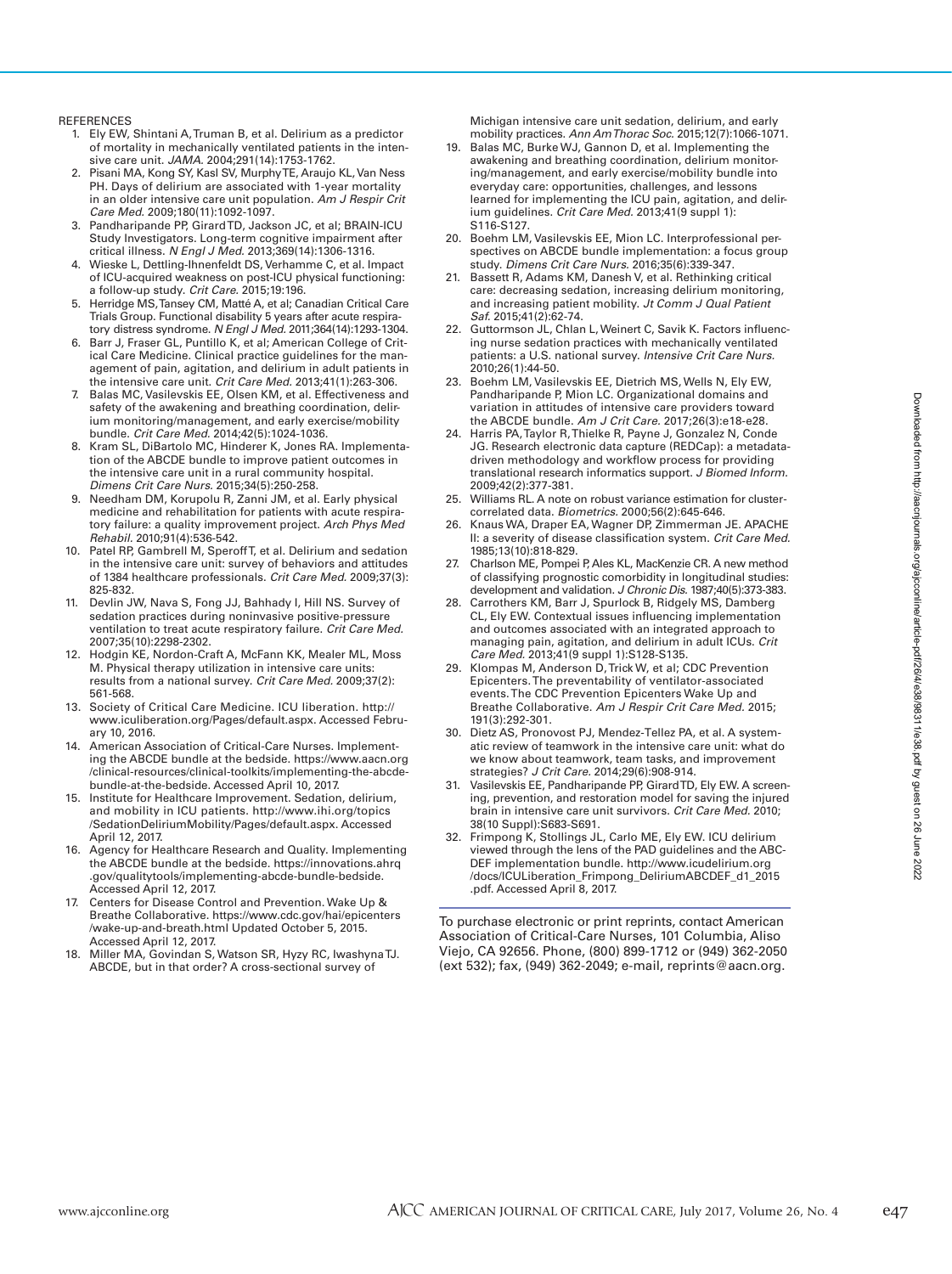

# Evidence-Based Review and Discussion Points

By Ronald L. Hickman, RN, PhD, ACNP-BC

**Evidence-Based Review** (EBR) is the journal club feature in the *American Journal of Critical Care*. In a journal club, attendees review and critique published research articles: an important first step toward integrating evidence-based practice into patient care. General and specific questions such as those outlined in the "Discussion Points" box aid journal club participants in probing the quality of the research study, the appropriateness of the study design and methods, the validity of the conclusions, and the implications of the article for clinical practice. When critically appraising this issue's EBR article, found on pp e38-e47 (available online at www .ajcconline.org, see abstract on p 270), consider the questions and discussion points outlined in the "Discussion Points" box.

**Example 1** and generalized muscle weakness are commonly occurring consequences among patients receiving mechanical ventilation in the intensive care unit (ICU). When impleare commonly occurring consequences among patients receiving mechanical ventimented, the ABCDE bundle (Awakening and Breathing, Coordination, Delirium assessment

and management, and Early mobility) has yielded significant reductions in the occurrence of delirium, the duration of mechanical ventilation, and the length of hospital stay, as well as increases in early mobilization of critically ill patients. Despite compelling evidence of the effectiveness of the ABCDE

# Investigator Spotlight

This feature briefly describes the personal journey and background story of the EBR article's investigators, discussing the circumstances that led them to undertake the line of inquiry represented in the research article featured in this issue.

eanne Boehm, RN, PhD, ACNS-BC, is currently a Veterans Affairs Quality Scholar at Tennessee Valley Healthcare System and a postdoctoral fellow at Vanderbilt University School of Nursing, Nashville, Tennessee. For more than a



**Leanne M. Boehm**

decade, Dr Boehm has provided care to critically ill patients and their families as a registered nurse, a research nurse, and a board-certified clinical nurse specialist. While in the role of a research nurse, she realized that becoming a nurse scientist would allow her to contribute to affecting the lives of patients and families beyond her ICU.

When reflecting on her experience conducting the study, Dr Boehm comments, "I greatly enjoyed my work on this project." "I was well-received in almost all circumstances and grateful for the providers' optimism toward the research, and [for their] helping me achieve my aims," she adds. While collecting data for this project, Dr Boehm remarks that she received a lot of questions and comments from providers, which led to them sharing additional information about the challenges of their work.

Dr Boehm recalls that while conducting this study she talked with several staff members during her visits to different institutions. "Several asked about my work and why I was doing it. I'd like to think I at least inspired them to become involved in quality improvement efforts at the unit level," she says.

bundle, the adoption and use of this evidence-based strategy have been limited, and too little is known about the factors that affect the implementation of and adherence to the ABCDE bundle.

The authors of this study conducted a multicenter, prospective cohort study of critical care providers to describe associations among provider attitudes and adherence to the ABCDE bundle. Participants were critical care providers (ie, registered nurses, advanced practice nurses, physical therapists, respiratory therapists, occupational therapists, pharmacists, and physicians) who had worked at least 4 shifts per month in one of the 10 participating medical or surgical ICUs. To assess provider attitudes, participants were administered a 71-item electronic ABCDE provider survey. To assess adherence, an ABCDE adherence checklist was completed daily by a registered nurse and all other critical care providers involved in the patient's care. A total of 268 critical care providers completed the ABCDE provider survey, and adherence data were captured for 101 critically ill patients.

The authors report that workload burden significantly affected adherence to the ABCDE bundle. Specifically, the authors note that for every unit increase in workload burden, there was a 53% decrease in the adherence to the ABCDE bundle. In addition to the workload burden, the perceived difficulty of carrying

©2017 American Association of Critical-Care Nurses, doi:https://doi.org/10.4037/ajcc2017640